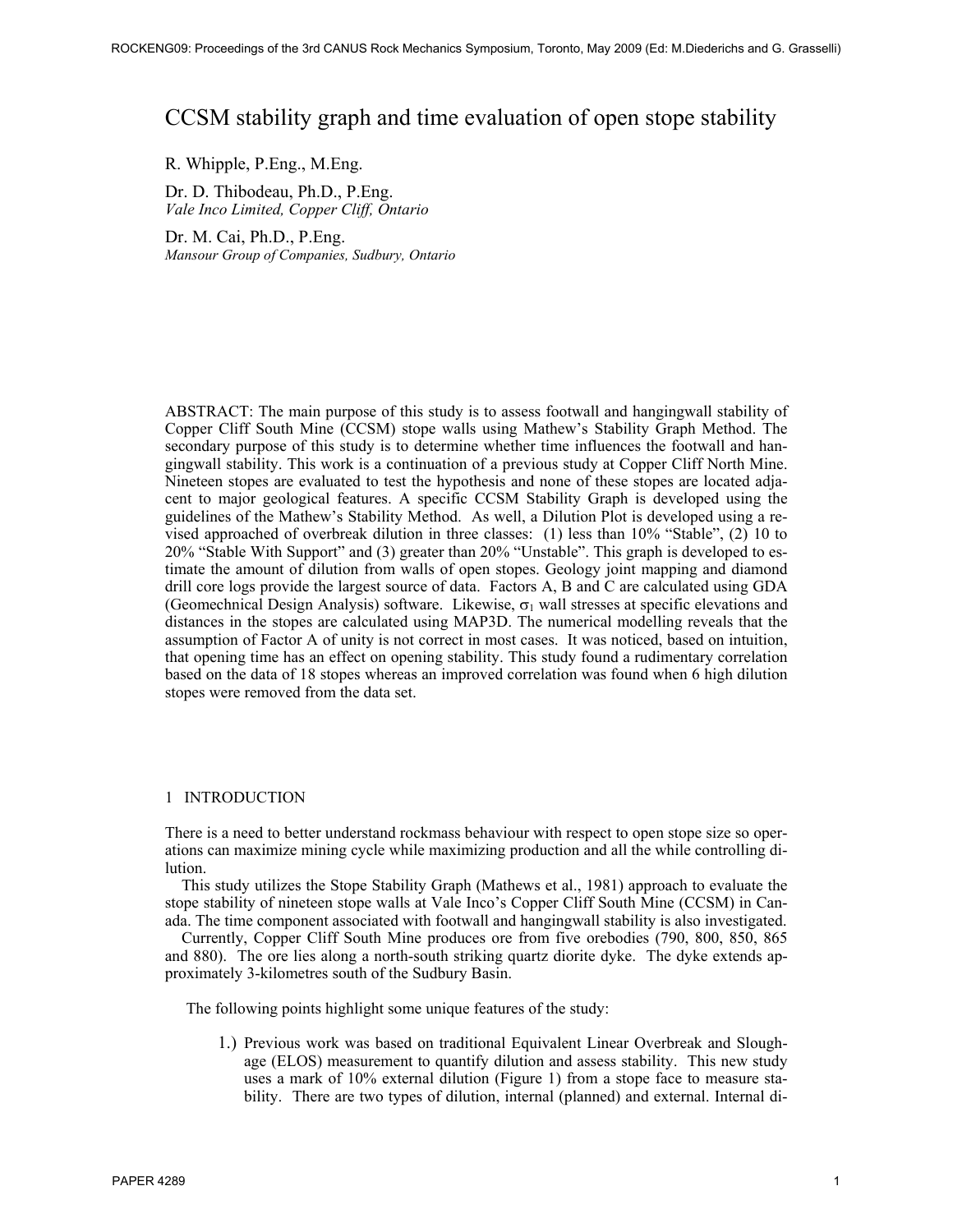lution is rock that is blasted during mining of the ore. External dilution is rock that is not part of the planned stope boundary, i.e. it is extended beyond the planned stope outline, as shown in Figure 1. In this study,  $\geq 10\%$  unplanned (i.e. external) dilution is set as the marker to indicate instability of a stope.

- 2.) Rockmass quality, in particular RQD, was assessed for an area surrounding each of the studied stopes.
- 3.) Rays, 10 m long, were extended from the walls of the completed Cavity Monitor Survey (CMS) surface, joined with strings in Mine2-4D and these strings are linked to make wireframes for analysis of RQD. In this fashion, the rock mass quality assessment is considered stope specific.
- 4.) MAP3D numerical modeling was undertaken to assess stope wall stress estimates taking geometry and excavation sequence into account. In this fashion, values of Rock Stress Factor A are obtained.
- 5.) Factor B (Joint Orientation Factor) and Gravity Adjustment Factor C, are calculated using a software program called GDA (Geomechanical Design Analysis).
- 6.) Horizontal slicing for overbreak calculations is used in this study.



Figure 1. Illustration of planned and unplanned dilution, (after Wang, 2004)

## 2 PROCEDURES AND DATA COLLECTION

## 2.1 *Mapping*

Geologists use computers and AutoCAD<sup>©</sup>2000 to record joint information for all development headings. Ore heading dip and dip direction data, not located near major structures, are exported via an in-house macro routine to an ASCII text file. This file is subsequently imported into a spreadsheet. Underground mapping allowed first-hand assessment of rockmass conditions at Copper Cliff South Mine. In development headings, it was observed that the Q system rating of  $J_a$  (joint alteration variable) is equal to 2. The joint roughness variable,  $J_r$ , was assessed at 1.0 in most headings in the 865 O.B. and 880 O.B. For stope stability evaluations, it was found that  $J_r = 1$  could lead to a conservative assessment for the rockmass conditions on the scale of stope wall excavations. Therefore  $J_r$  was set to 1.0 to 1.5 depending on the orebody (Cai, 2008). The joint number,  $J_n$ , was determined from geology mapping of joint sets, obtained in DIPS by importing data from spreadsheets. Joint sets were evaluated for each zone. Planar data (dip/dip di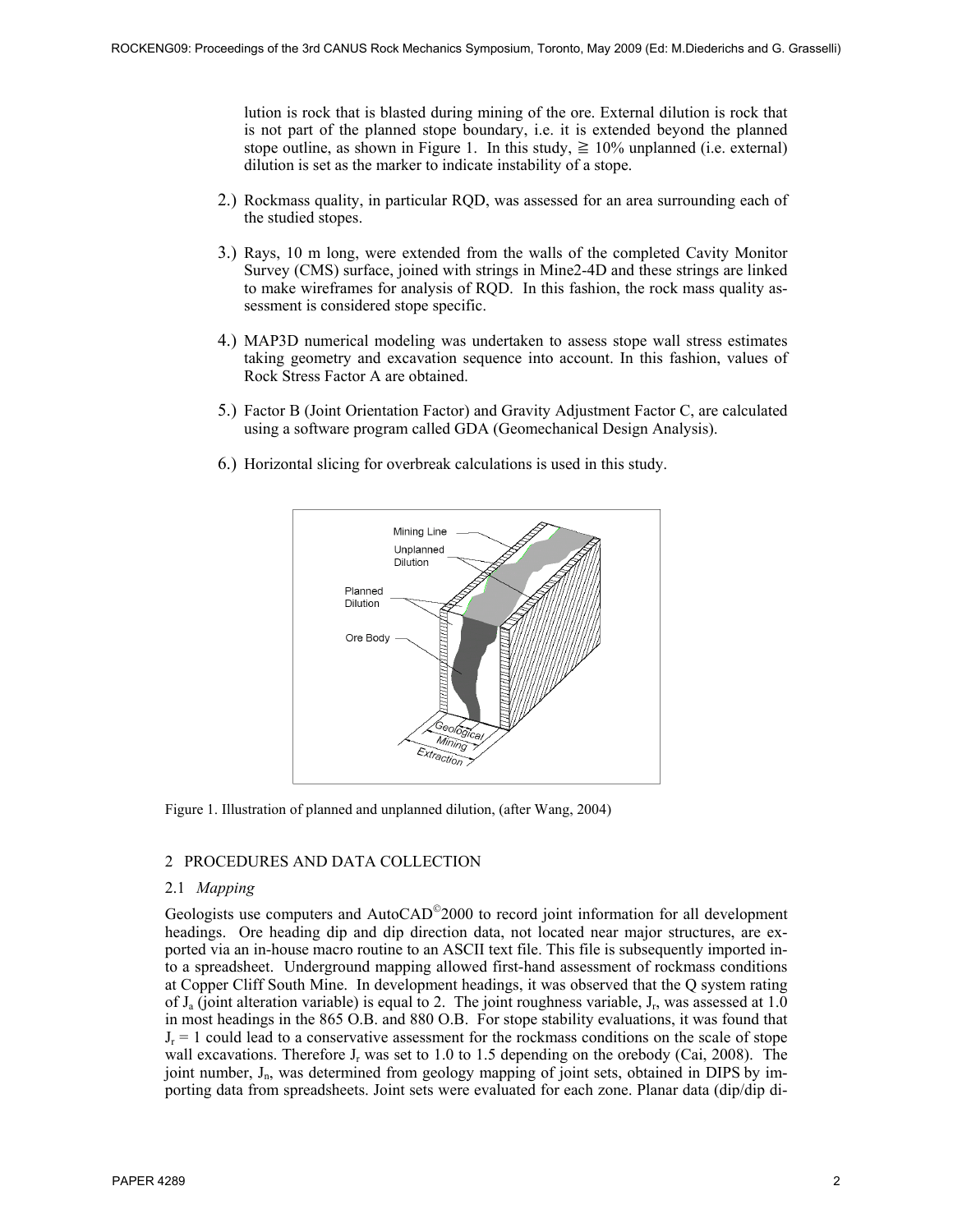rection) was evaluated in this program to assign appropriate number and orientation for joint sets. Rockmass Quality Designation (RQD) was determined by exporting Diamond Drill Hole (DDH) data in a torus surrounding the stope wall from Mine2-4D into a spreadsheet on a stopeby-stope basis. The torus is a volume between the CMS stope wall and a 30-foot offset wall.

Figure 2 denotes a transparent wireframe to illustrate RQD point data for a typical stope. The green "wireframe links" represent the 30-foot torus. (Note: North direction set at top of page for figures 2 and 3.)



Figure 2. Plan view of transparent wireframe to illustrate RQD point data (white circles) in diamond drill holes

## 2.2 *Dilution Slicing*

Dilution is calculated by slicing the stope boundary (blast design) and CMS wireframes of a given stope in AutoCAD©2000. An in-house routine in AutoCAD©2000 can slice wireframe 3D faces at desired intervals horizontally, vertically or on inclined planes. Typical practice at the operation assesses the hangingwall and footwall overbreak by slicing wireframes vertically on 10-ft intervals. The previous Copper Cliff North Mine study used a horizontal slicing technique to evaluate the four walls of each stope simultaneously (Kalenchuk, 2003 & Ouchi, 2004). This technique was used in the Copper Cliff South Mine study. Overbreak is defined as the difference between the blast volume and CMS volume. Blast volume is calculated by measuring and recording average length along strike and width (across strike) from footwall to hangingwall. Figure 3 shows a typical "slice" with hatched area representing external dilution overbreak on North face.

## 2.3 *Numerical Modelling using MAP3D*

Since Mine2-4 $D^{\circ}$  wireframes could not be exported directly to MAP3D, a four-step procedure was employed to create loops (strings) at proper elevations in MAP3D and connected to make solids (wireframes). The walls of adjoining stopes were aligned such that no gaps were present to aid efficiency in MAP3D computing time.

A minimum horizontal distance of two stope lengths was used for model limits. For instance, a 60-foot long stope for which wall stresses are to be calculated included any stopes and geological structures within a 120-ft zone. More often a larger distance was used. In the vertical direction, any stopes or geological structures within one stoping block above and one below a given area were included in the model. Grid point elevations were set by dividing the stope wall into 4 equal segments and then picking the mid-point and next point above and below where seg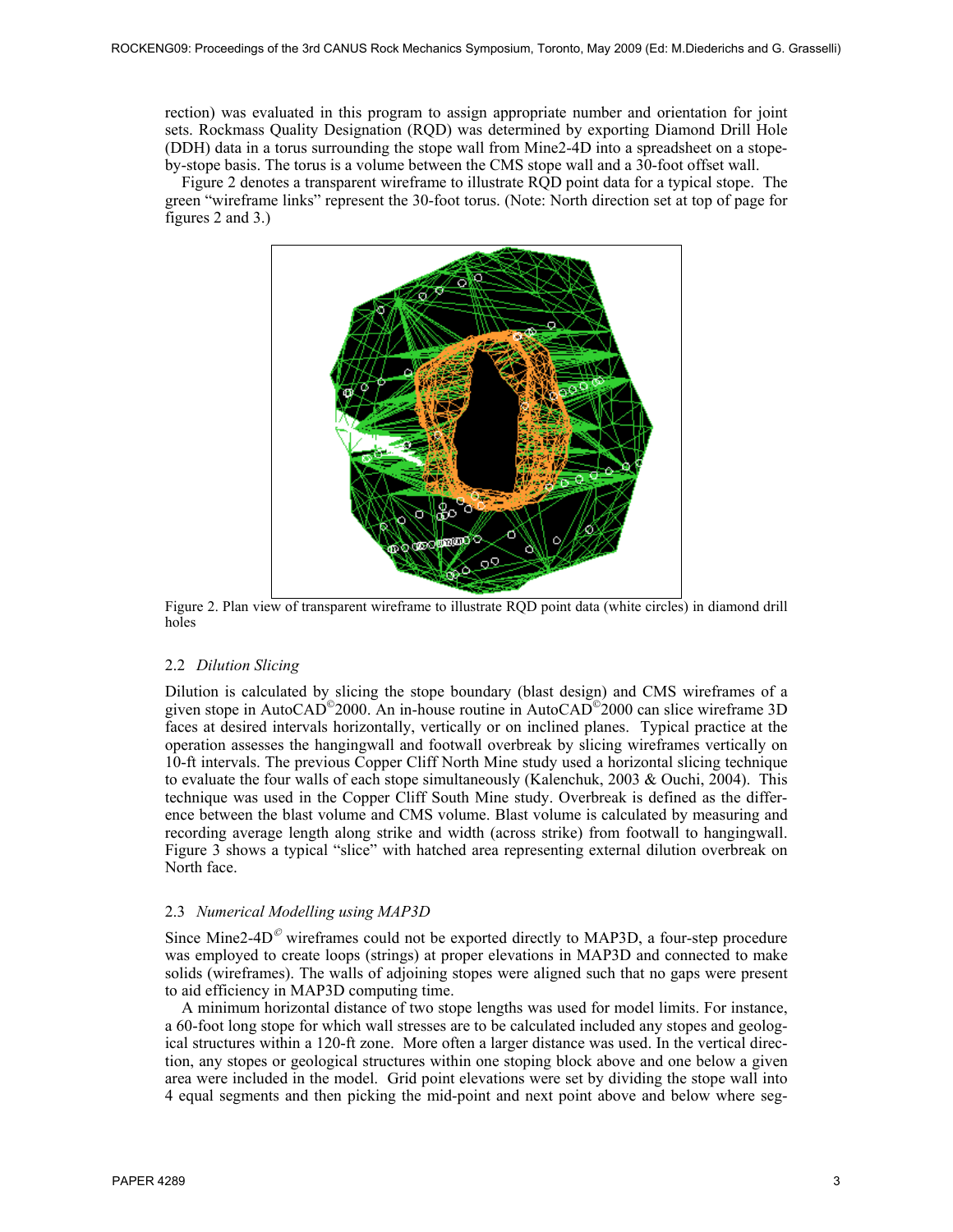ments joined. The grid points were also set at a pre-determined distance from the stope wall. For example, a 60-ft stope length and a corresponding wall with 10% dilution used a grid point set 60-ft x  $10\%$  = 6ft from the stope wall as shown in Figure 4.



Figure 3. AutoCAD2000® horizontal slice



Figure 4. MAP3D stope model with data grid points (green dots) for upper, mid and lower elevations

# 3 DATABASE

All geological mapping and logging data are used to create a database. Having excluded walls composed of backfill, the remaining walls were assigned rockmass classification numbers according to the Q system. In the stope stability graph method, the modified Q' is used.

ROD ranges from 80 to 95, with most data greater than 85. The joint set number,  $J_n$ , ranges from 6 to 9 in the quartz diorite dyke (ore host). In the metasediments,  $J_n$  is 12. The joint roughness, Jr, is typically 1 based on mapping data on a relatively small scale (e.g. drifts). It was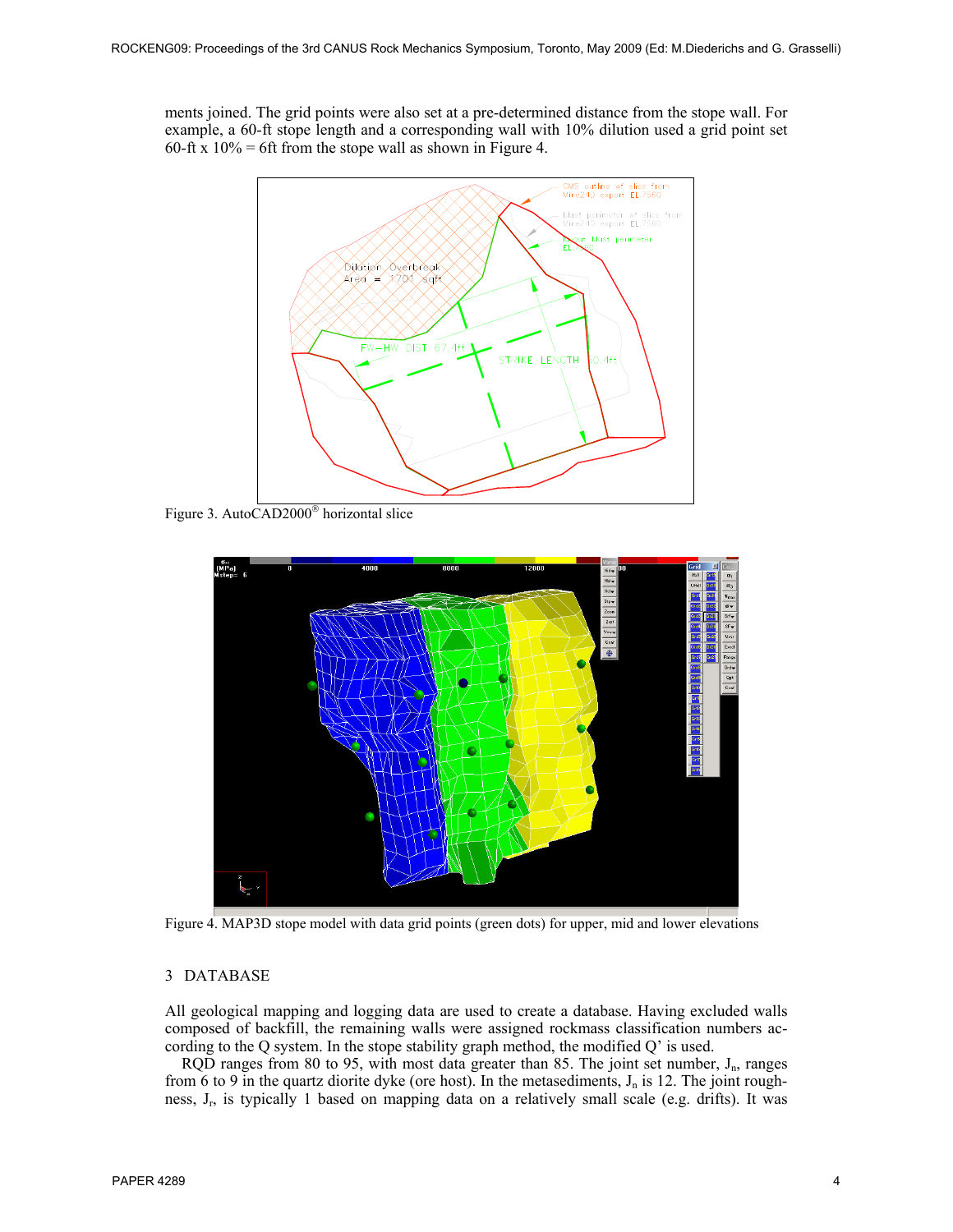found that  $J_r = 1$  could lead to a conservative assessment for the rockmass conditions on the scale of stope wall excavations (Cai, 2008) so this value is increased to 1.5, except in the 865 ore zone where joint roughness was assigned a value of 1. Joint alteration number  $\tilde{J}_a$  was set at 2 for all areas. Table 1 and Table 2 summarize stope height (Ht), stope face length (Lgth), RQD,  $J_n$ ,  $J_r$ ,  $Q'$ , and Factors A, B, C and Modified Stope Stability Number N' for stope faces in the study. Height and length units are metres.

| Stope | Wall                | $Ht^*$          | Lgth            | <b>HR</b>        | <b>ROD</b>      | $J_{n}$        | $J_r$            | $\mathbf{Q}^{\prime}$ | A    | B    | $\mathcal{C}$     | N'    |
|-------|---------------------|-----------------|-----------------|------------------|-----------------|----------------|------------------|-----------------------|------|------|-------------------|-------|
|       | 790 O.B. 4130 Level |                 |                 |                  |                 |                |                  |                       |      |      |                   |       |
| 6805  | North               | 48              | 13              | 5.2              | 89              | 9              | 1.5              | 7.3                   | 0.19 | 0.42 | 7.31              | 4.12  |
| 6805  | East                |                 | 12              | $\overline{5.1}$ | 89              | 9              | 1.5              | 7.3                   | 0.35 | 0.20 | 6.21              | 3.20  |
| 6805  | South               |                 | 13              | 5.2              | 89              | 9              | 1.5              | 7.3                   | 0.19 | 0.42 | 7.31              | 4.16  |
| 6805  | West                |                 | 12              | 5.1              | 89              | 9              | 1.5              | 7.3                   | 0.41 | 0.20 | 6.51              | 3.85  |
| 6865  | North               | 48              | 15              | $\overline{5.9}$ | 90              | 9              | 1.5              | 7.3                   | 0.29 | 0.78 | 8.00              | 13.23 |
| 6865  | East                |                 | $\overline{13}$ | 5.4              | 90              | $\overline{9}$ | 1.5              | 7.3                   | 1.00 | 0.20 | 7.75              | 11.24 |
| 6865  | West                |                 | 13              | $\overline{5.9}$ | 90              | 9              | 1.5              | 7.3                   | 0.31 | 0.20 | 7.75              | 3.48  |
| 6925  | North               | 47              | 11              | $\overline{4.8}$ | 90              | 9              | $\overline{1.5}$ | 7.3                   | 0.42 | 0.53 | 7.93              | 12.99 |
| 6925  | East                |                 | 17              | 6.4              | 90              | 9              | 1.5              | 7.3                   | 0.42 | 0.20 | 7.94              | 4.91  |
| 6925  | West                |                 | $\overline{17}$ | 6.4              | 90              | 9              | 1.5              | 7.3                   | 0.42 | 0.20 | 7.94              | 4.91  |
|       | 800 O.B. 3540 Level |                 |                 |                  |                 |                |                  |                       |      |      |                   |       |
| 7656  | North               | 63              | 8.5             | 5.3              | 85              | 9              | 1.5              | 7.3                   | 0.31 | 0.24 | 7.85              | 4.29  |
| 7656  | East                |                 | 19              | 7.9              | 85              | 9              | 1.5              | 7.3                   | 1.00 | 0.20 | 6.78              | 9.90  |
| 7656  | West                |                 | 19              | 5.3              | 85              | 9              | 1.5              | $\overline{7.3}$      | 0.10 | 0.20 | 6.87              | 1.00  |
| 7476  | East                | 65              | 18              | 7.9              | $\overline{87}$ | 9              | 1.5              | 7.3                   | 0.10 | 0.20 | 6.91              | 1.01  |
| 7476  | South               |                 | 16              | 7.0              | $\overline{87}$ | 9              | 1.5              | 7.3                   | 0.82 | 0.24 | 7.87              | 11.22 |
| 7476  | West                |                 | 18              | 7.9              | 87              | 9              | 1.5              | 7.3                   | 0.10 | 0.20 | 6.90              | 1.01  |
| 7470  | North               | 65              | $\overline{27}$ | 10.9             | 87              | 9              | $\overline{1.5}$ | $\overline{7.3}$      | 0.21 | 0.24 | 7.93              | 2.94  |
| 7470  | South               |                 | 27              | 9.5              | 87              | 9              | 1.5              | 7.3                   | 0.11 | 0.22 | 7.80              | 1.36  |
| 7470  | West                |                 | 23              | 10.9             | 87              | 9              | 1.5              | 7.3                   | 0.21 | 0.26 | 7.94              | 3.19  |
|       | 800 O.B. 4130 Level |                 |                 |                  |                 |                |                  |                       |      |      |                   |       |
| 7534  | North               | 51              | $\overline{12}$ | 5.3              | 88              | 9              | $\overline{1.5}$ | $\overline{7.3}$      | 1.00 | 0.23 | 7.90              | 13.32 |
|       | East                |                 | 15              | 7.0              | 88              | 9              | $\overline{1.5}$ | 7.3                   | 0.39 | 0.25 | 7.59              | 5.41  |
|       | South               |                 | 12              | 5.3              | 88              | 9              | 1.5              | 7.3                   | 0.20 | 0.24 | 7.90              | 2.77  |
|       | West                |                 | 15              | 7.0              | 88              | 9              | 1.5              | 7.3                   | 0.27 | 0.26 | 7.76              | 3.99  |
| 7536  | East                | $\overline{50}$ | $\overline{17}$ | 6.6              | 89              | $\overline{9}$ | $\overline{1.5}$ | 7.3                   | 0.20 | 0.26 | 7.90              | 3.04  |
|       | South               |                 | 8.8             | 3.9              | 89              | $\overline{9}$ | $\overline{1.5}$ | $\overline{7.3}$      | 1.00 | 0.24 | 7.98              | 14.22 |
|       | West                |                 | 17              | 6.6              | 89              | 9              | 1.5              | 7.3                   | 0.10 | 0.25 | 7.74              | 1.42  |
| 7656  | North               | 49              | 15              | 6.6              | 91              | 9              | 1.5              | 7.3                   | 0.74 | 0.23 | 7.98              | 9.93  |
|       | East                |                 | 18              | 6.6              | 91              | 9              | $\overline{1.5}$ | 7.3                   | 0.15 | 0.23 | 7.74              | 2.15  |
|       | West                |                 | 18              | 6.6              | 91              | 9              | 1.5              | 7.3                   | 0.16 | 0.26 | 7.91              | 2.35  |
| 7474  | East                | 50              | 15              | 6.1              | 88              | 9              | 1.5              | 7.3                   | $**$ | 0.24 | 7.54              | $**$  |
|       | South               |                 | 8.5             | 4.3              | 88              | 9              | 1.5              | 7.3                   | 1.00 | 0.23 | 7.96              | 13.35 |
|       | West                |                 | $\overline{15}$ | 6.1              | 88              | $\overline{9}$ | $\overline{1.5}$ | $\overline{7.3}$      | 0.23 | 0.21 | $\overline{7.11}$ | 2.54  |

Table 1. Database Statistics 790 & 800 Orebodies

stope height measured from bottomsill floor elevation to topsill floor elevation

\*\* no grid point set in MAP3D

Q' values were calculated for each ore zone using GDA, and the values obtained are mostly between 6.1 and 7.3, with minimum and maximum values of 4.2 and 8.3 respectively.

Except for the 865 O.B. stopes from  $3015 - 3135$  Level and the 880 O.B. stopes,  $\sigma_1$ , the maximum principal stress in the wall, was calculated at each stage in the mining of the stopes by numerical modeling and the resulting Factor A was calculated. When  $\sigma_c$ : $\sigma_1 \ge 10$ , where  $\sigma_c$  is the uniaxial compressive strength of the rock, we have  $A = 1$ .

The calculated value for Factor B ranges from 0.2 to 0.8 with 48% of the values falling between 0.2 and 0.4 and 41% between 0.4 and 0.6.

Footwall dip was measured for each stope. Fourteen out of nineteen stopes had a footwall dip greater than 80 degrees. For the given joint orientations, all footwalls tend to have a potential slabbing failure mode. Only in the 865 O.B. there was a case to set the north wall as a sliding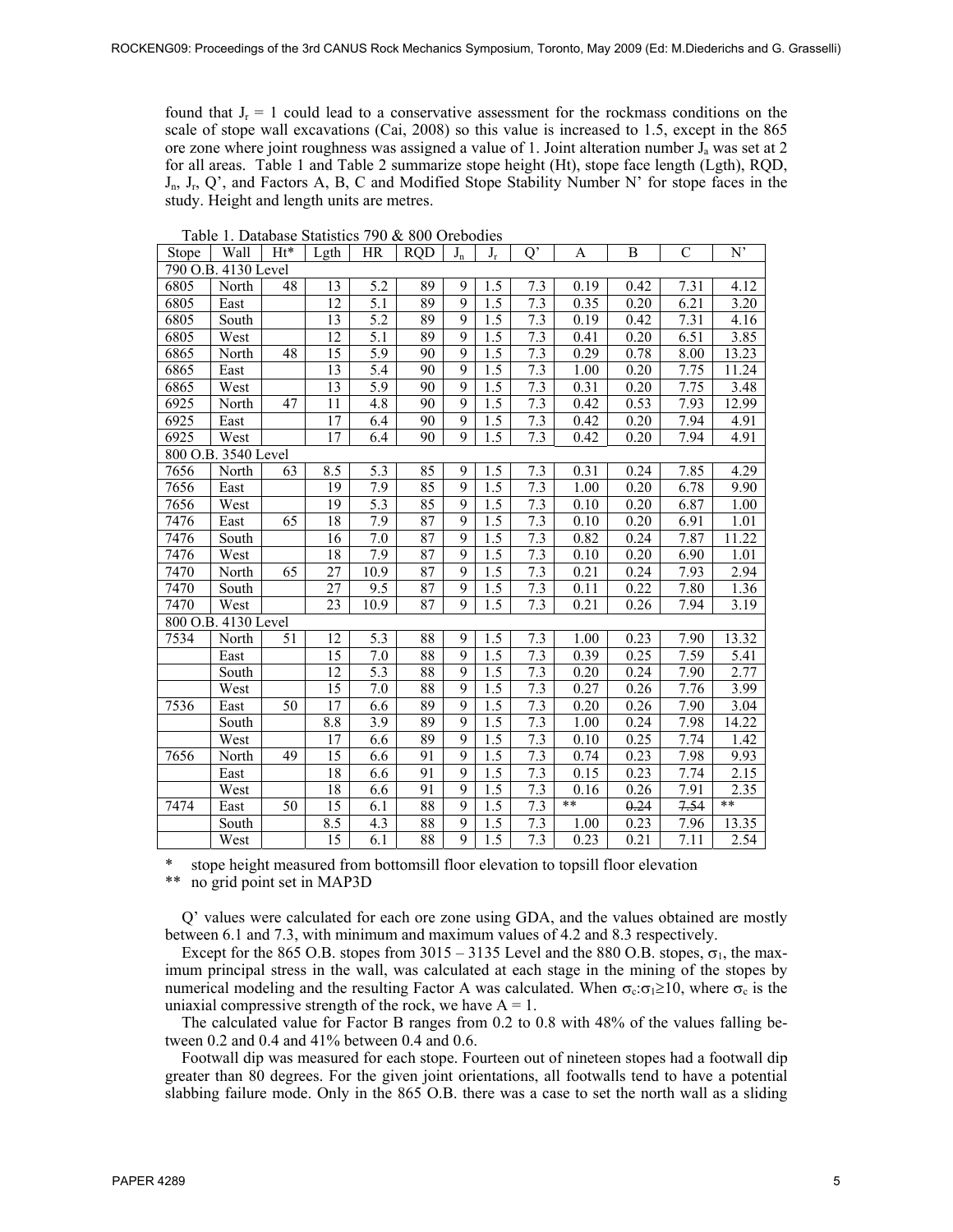type failure mode, resulting in lower C value. 19% of the calculated Factor C values are between 6.0 and 7.0 with 70% of the values greater than 7.0.

The resulting Modified Stability Numbers (N') are between 0.8 and 22.0. The low value corresponds to the west wall (HW) of 2650 1401 Stope in the 865 O.B. that had a high  $\sigma_1$  stress of 140 MPa due to adjacent filled stopes and a thin crown (15.2 metres) overhead between 2400 and 2450 Levels. The high  $\sigma_1$  results in a low  $\sigma_c$ : $\sigma_1$  ratio, thereby reducing Factor A drastically (magnitude  $= 0.1$ ). High stress is reasonable as this area is in its final mining stage. That is, with the completion of the adjacent 1402 stope, there remains only the crown to be mined. The greatest magnitude for N' was found in 3135 0950 VRM. In conjunction with sub-perpendicular joint orientation (Factor B = 0.48) as well as slabbing failure mode ( $C = 7.51$ ), this results in a high value of N'.

N' values for 38% of the walls are between 0.1 and 5.0 as shown in Figure 5.

| Stope | Wall                              | $Ht*$           | Lgt<br>$\mathbf h$ | HR               | <b>RQD</b>      | $J_n$           | $J_r$            | Q'               | A                 | B    | $\mathsf{C}$      | N'                |
|-------|-----------------------------------|-----------------|--------------------|------------------|-----------------|-----------------|------------------|------------------|-------------------|------|-------------------|-------------------|
|       | 865 O.B. 2650 Level               |                 |                    |                  |                 |                 |                  |                  |                   |      |                   |                   |
| 1401  | East                              | 58              | 14                 | 5.6              | $\overline{90}$ | 9               | 1.0              | 6.3              | $\overline{0.10}$ | 0.20 | 6.47              | 0.79              |
|       | West                              |                 | 14                 | $\overline{5.6}$ | $\overline{90}$ | $\overline{9}$  | 1.0              | 6.3              | 0.10              | 0.32 | $\overline{5.67}$ | 1.11              |
| 1402  | West                              | 59              | $\overline{19}$    | $\overline{7.1}$ | 87              | 9               | $\overline{1.0}$ | 6.0              | 1.0               | 0.20 | 7.74              | 9.43              |
|       | 865 O.B. 3135 Level               |                 |                    |                  |                 |                 |                  |                  |                   |      |                   |                   |
| 0950  | Nort<br>h                         | 32              | $\overline{5.2}$   | 2.2              | $\overline{82}$ | $\overline{9}$  | $\overline{1.0}$ | 4.6              | 1.0               | 0.46 | 2.50              | 7.01              |
|       | East                              |                 | 15                 | $\overline{5.1}$ | 82              | $\overline{9}$  | $1.0\,$          | 4.6              | $1.0\,$           | 0.20 | 7.94              | 6.98              |
|       | Sout<br>h                         |                 | 5.2                | 2.2              | 82              | $\overline{9}$  | 1.0              | 4.6              | 1.0               | 0.48 | 7.54              | 22.06             |
|       | West                              |                 | $\overline{15}$    | 5.1              | 82              | $\overline{9}$  | 1.0              | 4.9              | $1.0\,$           | 0.20 | 7.91              | 9.64              |
| 1050  | Nort<br>h                         | 32              | 8.2                | $\overline{3.3}$ | 89              | $\overline{9}$  | 1.0              | 4.9              | 1.0               | 0.48 | 2.50              | 7.31              |
|       | East                              |                 | $\overline{21}$    | 6.4              | 89              | 9               | 1.0              | $\overline{4.9}$ | 1.0               | 0.20 | 8.00              | 9.75              |
|       | West                              |                 | 21                 | 3.3              | 89              | 9               | 1.0              | 4.9              | $\overline{1.0}$  | 0.20 | 7.96              | 9.70              |
| 1150  | Nort<br>h                         | $\overline{31}$ | 9.1                | $\overline{3.5}$ | 87              | $\overline{9}$  | $\overline{1.0}$ | 4.8              | 1.0               | 0.20 | 2.50              | $\overline{3.05}$ |
|       | East                              |                 | 28                 | 7.4              | 87              | $\overline{9}$  | 1.0              | 4.8              | 1.0               | 0.20 | 7.72              | 9.42              |
|       | West                              |                 | 28                 | 3.5              | 87              | $\overline{9}$  | 1.0              | 4.8              | $\overline{1.0}$  | 0.20 | 7.69              | 9.39              |
|       | 880 O.B. 0870 Level               |                 |                    |                  |                 |                 |                  |                  |                   |      |                   |                   |
| 2500  | Nort<br>h                         | 46              | 9.1                | 4.6              | 91              | $\overline{9}$  | $\overline{1.3}$ | 6.3              | $1.0\,$           | 0.23 | 7.46              | 11.84             |
|       | East                              |                 | 25                 | 7.3              | 91              | 9               | 1.3              | 6.3              | $1.0\,$           | 0.20 | 6.07              | 8.38              |
|       | Sout<br>h                         |                 | 9.1                | $\overline{4.6}$ | $\overline{91}$ | $\overline{9}$  | 1.3              | 6.3              | 1.0               | 0.20 | 7.43              | 10.26             |
|       | West                              |                 | $\overline{25}$    | 7.3              | 91              | $\overline{9}$  | 1.3              | 6.3              | 1.0               | 0.20 | 6.16              | 8.50              |
| 2400  | East                              | 46              | $\overline{25}$    | 5.8              | 88              | $\overline{12}$ | 1.3              | $\overline{4.6}$ | $1.0\,$           | 0.20 | 5.28              | 4.46              |
|       | Sout<br>h                         |                 | 6.4                | $\overline{4.5}$ | 88              | 9               | $\overline{1.3}$ | 6.1              | 1.0               | 0.27 | 7.71              | 14.38             |
|       | West                              |                 | $\overline{25}$    | 5.8              | 88              | $\overline{9}$  | $\overline{1.3}$ | $\overline{6.1}$ | $\overline{1.0}$  | 0.20 | 5.38              | 7.43              |
|       | 880 O.B. 0690 Level               |                 |                    |                  |                 |                 |                  |                  |                   |      |                   |                   |
| 2500  | Nort<br>h                         | 56              | 10                 | $\overline{4.1}$ | 82              | $\overline{9}$  | 1.3              | 5.7              | 1.0               | 0.20 | 7.16              | 10.44             |
|       | East                              |                 | 19                 | 8.5              | 82              | $\overline{9}$  | 1.3              | 5.7              | $1.0\,$           | 0.20 | 6.19              | 9.03              |
|       | Sout<br>h                         |                 | 10                 | 4.1              | 82              | $\overline{9}$  | $\overline{1.3}$ | 5.7              | 1.0               | 0.20 | 6.74              | 9.83              |
|       | West                              |                 | 19                 | $\overline{8.5}$ | $\overline{82}$ | $\overline{9}$  | $\overline{1.3}$ | $\overline{5.7}$ | $1.0\,$           | 0.20 | 5.90              | 8.60              |
| 2400  | East                              | 53              | 20                 | 8.5              | 81              | $\overline{12}$ | 1.3              | 4.2              | $\overline{1.0}$  | 0.24 | 7.18              | 7.90              |
|       | Sout<br>$\boldsymbol{\mathrm{h}}$ |                 | 8.8                | $\overline{4.0}$ | 81              | 9               | 1.3              | $\overline{5.6}$ | 1.0               | 0.23 | 7.93              | 1.33              |
|       | West                              |                 | 20                 | 8.5              | $\overline{81}$ | $\overline{9}$  | $\overline{1.3}$ | $\overline{5.6}$ | $1.0\,$           | 0.24 | 7.10              | 12.45             |

Table 2. Database Statistics 865 & 880 Orebodies

\* stope height measured from bottomsill floor elevation to topsill floor elevation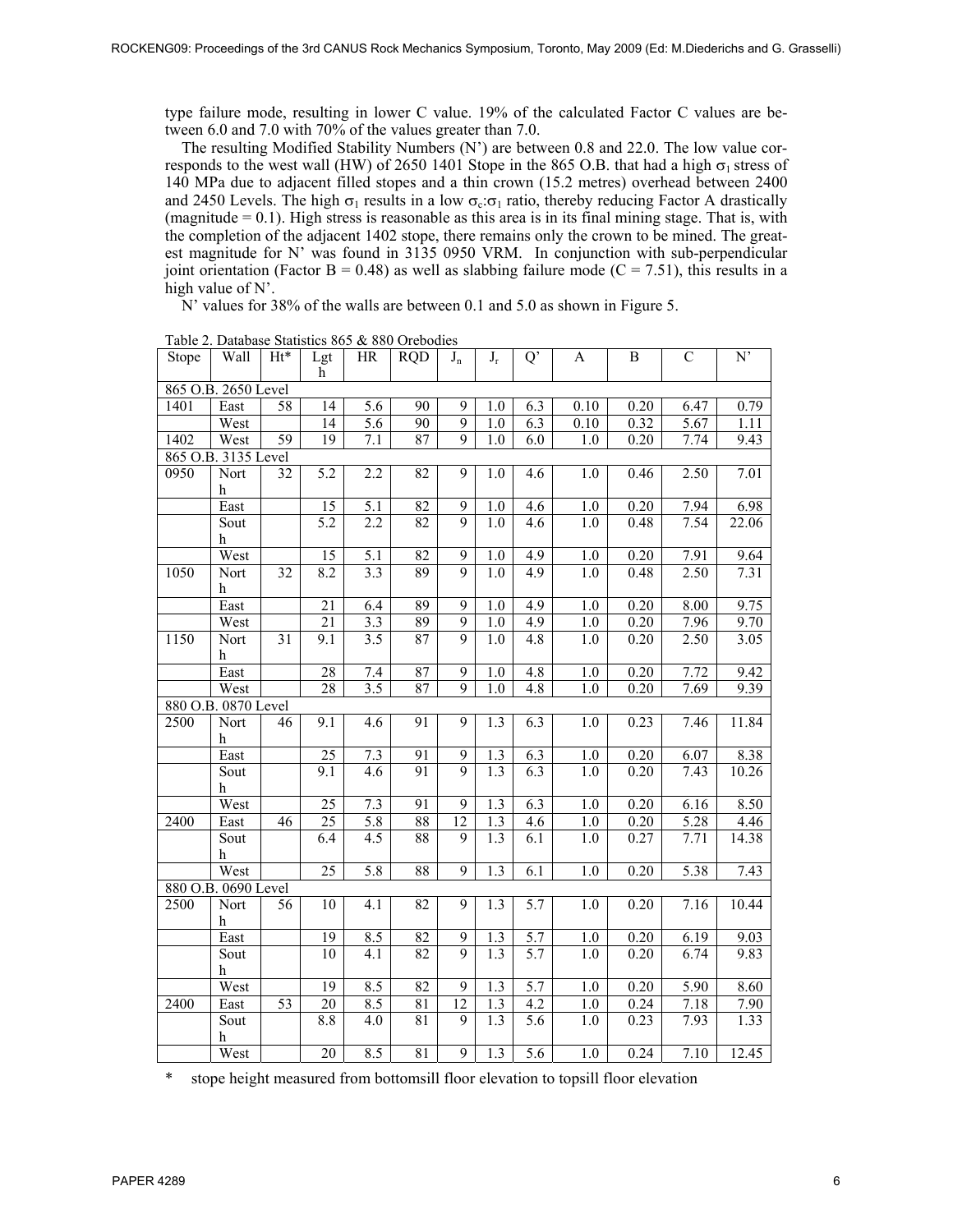

Figure 5. Distribution of the number of Stope Walls vs N' Value

Most stope lengths (hangingwall and footwall correspond to east or west) are between 50 to 60 feet in length as shown in Table 1. The stope widths (north and south walls) vary between 17 and 90 feet, with approximately 80% between 20 and 70 feet. The large widths correspond to two faces (north and south) of 3350 – 3540 7470 VRM in the 800 orebody "Crossover" zone. Stope heights range from 103 to 213 feet with two-thirds of the stopes being between 125 and 200 feet. Nine of the nineteen stopes have a width to height ratio of 0.3, in a range of 0.14 to 0.54.

The Hydraulic Radii for 118 walls (planned and CMS) are 7.2 to 35.7-ft (2.2 to 10.9 m). More than three quarters of the walls have hydraulic radii of 20 to 35-ft. 18% of the faces have hydraulic radii less than 20-ft (6.1 m) and only 4% are more than 30-ft (9.1 m).

## 4 RESULTS & DISCUSSION

#### 4.1 *Modified Mathews Stability Graphs and Dilution Plots*

In this study, outliers were identified as any data point that plots in an inappropriate region on the Modified Stability Chart. For example, the two failure points in the stable region in Figure 6 are termed failure outliers. Similarly, the stable points that plot in the caving zone are termed stable outliers. These outliers are caused by an incorrect assessment of the stope geometry and the Modified Stability number N'. However, there is an opportunity to produce plots that are meaningful by using dilution lines. Outliers denote the limitation of an empirical method whereby other unaccounted factors likely influence the modified stability number (N') and hydraulic radius. Factors include: unrecognized weakness zones, caving during blasting or mucking, seismicity, blasting of holes near the ore contact (i.e. where blasting gasses break beyond the ore/rock contact) etc. All these factors are difficult to quantify for inclusion in the  $N'$  calculations.

## 4.1.1 *790 Orebody*

Table 3 ranks the data points based on three dilution classes, i.e. less than  $10\%$  ("Stable"),  $10 -$ 20% ("Stable With Support") and greater than 20% ("Unstable") for the 790 O.B.

The 4130 6865 north wall had a high value for Factor B (0.78,  $\xi = 59^\circ$ ,  $\xi$  is difference (angle) between critical joint and slope surface measured in degrees) resulting in a high N' value compared to other walls (0.2 for west and east,  $10^{\circ} \le \xi \le 30^{\circ}$ ). On the 4130 6865 east wall, numerical modeling returned a low  $\sigma_1$  (-23 MPa) at the mid-point elevation of the stope. Assigning a low value of 2.0 MPa for  $\sigma_1$  resulted in Factor A = 1.0 which led to a high N' value.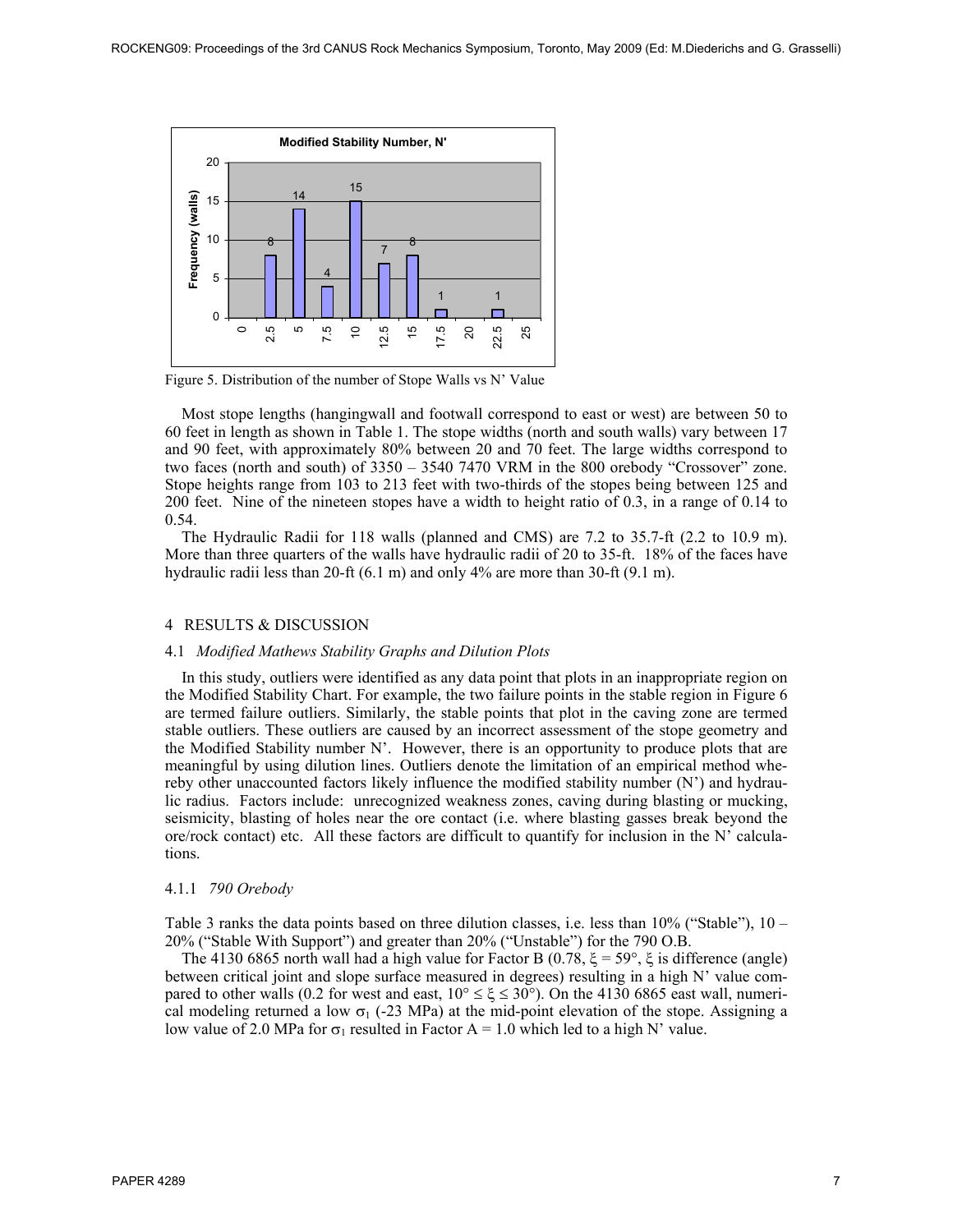

Figure 6. Combined Stability Chart/Dilution Plot 790 O.B. (after Hoek et al., (1995), Potvin (1988), Nickson (1992))

| Table 3. 790 OB Overbreak by Dilution Class |  |
|---------------------------------------------|--|
|---------------------------------------------|--|

| <b>STOPE</b>                                     | <b>WAL</b>                              | N'   | <b>HR</b> | Over-     | Stable  | Failure |  |  |  |  |
|--------------------------------------------------|-----------------------------------------|------|-----------|-----------|---------|---------|--|--|--|--|
| Level/                                           | L                                       |      | (m)       | break Di- | Outlier | Outlier |  |  |  |  |
| WKPL                                             |                                         |      |           | lution    | $(\%)$  | $(\% )$ |  |  |  |  |
|                                                  |                                         |      |           | $(\% )$   |         |         |  |  |  |  |
|                                                  | Less than 10 per cent Dilution "Stable" |      |           |           |         |         |  |  |  |  |
| 4130 6925                                        | North                                   | 13.0 | 4.8       | 5.8       |         |         |  |  |  |  |
| 4130 6865                                        | North                                   | 13.2 | 5.9       |           |         | 16.2    |  |  |  |  |
| 4130 6865                                        | East                                    | 11.3 | 5.4       |           |         | 16.4    |  |  |  |  |
| 10% - 20 per cent Dilution "Stable With Support" |                                         |      |           |           |         |         |  |  |  |  |
| 4130 6805                                        | North                                   | 4.24 | 5.2       | 2.2       |         |         |  |  |  |  |
| 4130 6865                                        | West                                    | 3.54 | 5.4       | 9.7       |         |         |  |  |  |  |
| 4130 6805                                        | West                                    | 3.80 | 5.1       | 19.1      |         |         |  |  |  |  |
| 4130 6805                                        | South                                   | 4.24 | 5.2       | 20.3      |         |         |  |  |  |  |
| 4130 6805                                        | East                                    | 3.19 | 5.2       | 21.2      |         |         |  |  |  |  |
| 20+ per cent Dilution "Unstable"                 |                                         |      |           |           |         |         |  |  |  |  |
| 4130 6925                                        | West                                    | 4.84 | 6.4       |           | 6.6     |         |  |  |  |  |
| 4130 6925                                        | East                                    | 4.84 | 6.4       | 22.8      |         |         |  |  |  |  |

The west wall of 4130 6925 stope returned a low measured value of dilution whereas the east wall dilution is more appropriate, given the fact that Factors A, B and C as well as hydraulic radius are identical for these walls.

## 4.1.2 *800 Orebody*

Table 4 ranks external dilution by the three dilution classes,  $\leq 10\%$ ,  $10 - 20\%$ ,  $\geq 20\%$  for 3350 – 3540 Level and 3970 – 4130 Level stope walls in the 800 O.B.

i) It is worth noting that out of a total of 21 faces, 4 are considered "Stable" (less than 10% dilution) and one stable point is an outlier as it plots in the "Unstable" region. It is seen from the 800 O.B. stability chart that seventeen of twenty-one walls have more than 10% dilu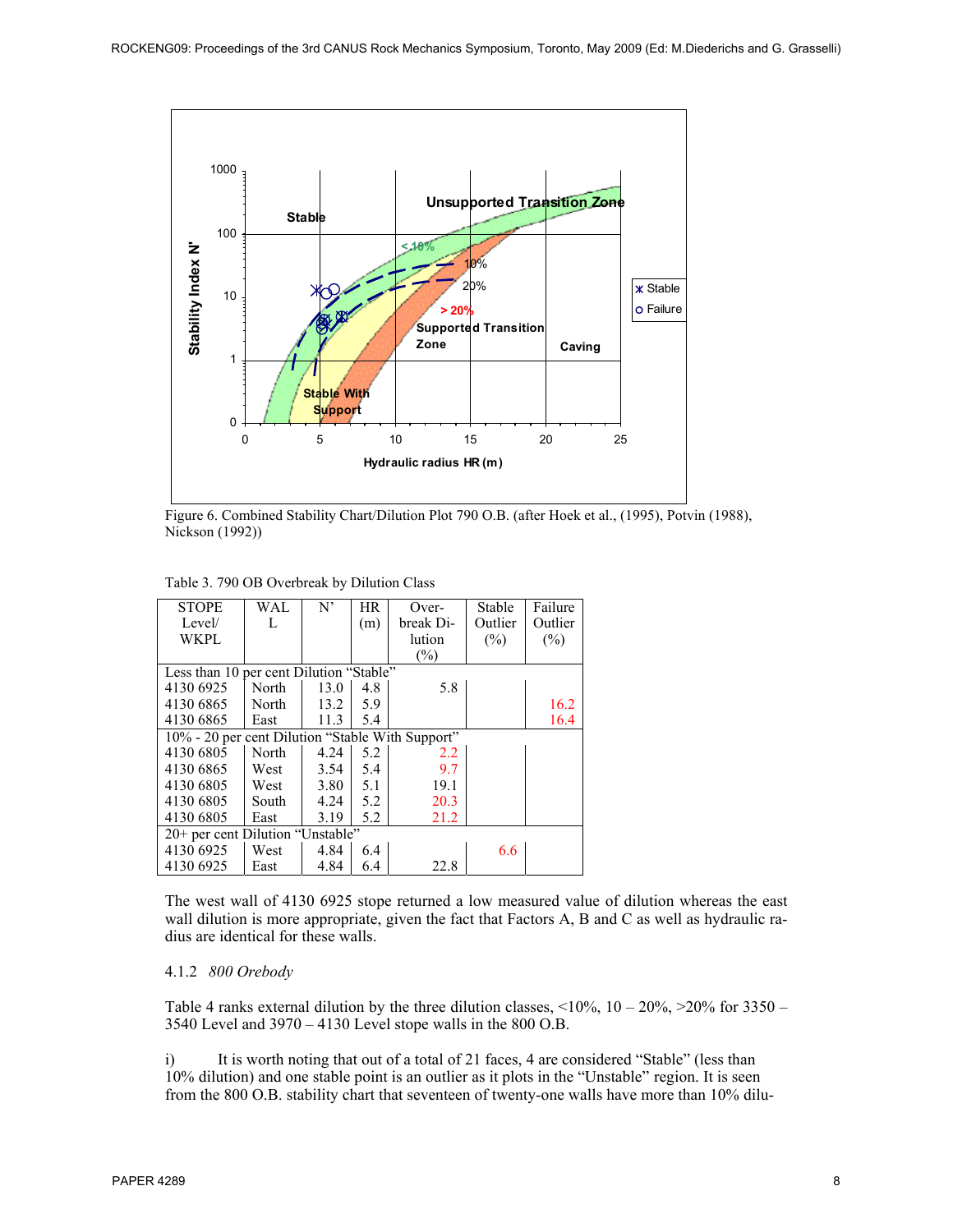tion, ranging from 11.6 to 146.4%, and are considered unstable. The high dilution values for this area, known as the 805 O.B. "Crossover Zone" are attributed to two facts:most stope sizes are too big for ground conditions, and

ii) geological conditions, in particular ore placement may influence stope stability.

Two faces, 4130 7536 East and West Walls, are failure outliers since they plot in the "<10% dilution" region. East and west walls of this stope represent hangingwall and footwall respectively. The MAP3D model returned negative wall stresses, indicating that the walls are in tension in this region. Choosing another elevation (e.g. B.R. topsill  $-12.2m$ ), we have a stress magnitude of  $\sigma_1$  = 48.1 MPa, which yields a Factor A of 0.20, and the resulting N' value of 3.04 will translate the data point down to the "<20% dilution" zone.

The stable outlier is  $4130 - 7656$  west wall (N'=2.37, HR=6.64 m) with 3.3% dilution. The N' number is the result of a Factor A of 0.16 ( $\sigma_1$  = 56.1 MPa) at the mid-point elevation. The other point values for  $\sigma_1$  are 39.3 and 68.2 MPa for the upper and lower grid points respectively. The 4130 – 7656 west wall has the largest magnitude of hydraulic radius compared to the other three stable points, but the value is comparable to the other walls of this stope. Its N' number is similar to that of the east wall. This would lead one to question the cavity monitor surveys results. Quite possibly, a shadow due to the position of the laser survey unit was thought to be a wall when in fact there was a void that the laser could not "see." Dust and dripping water can also be sources of CMS error but not usually a problem at this mine site.

| <b>STOPE</b>                                     | WALL  | N'   | HR.  | Overbreak | Stable  | Failure |
|--------------------------------------------------|-------|------|------|-----------|---------|---------|
| Level/                                           |       |      | (m)  | Dilution  | Outlier | Outlier |
| <b>WKPL</b>                                      |       |      |      | $(\%)$    | $(\%)$  | $(\%)$  |
| Less than 10 per cent Dilution "Stable"          |       |      |      |           |         |         |
| 4130 7536                                        | South | 13.8 | 3.9  | 0.7       |         |         |
| 4130 7534                                        | North | 13.2 | 5.3  | 8.0       |         |         |
| 4130 7474                                        | South | 13.7 | 4.3  | 9.6       |         |         |
| 4130 7536                                        | East  | 15.2 | 6.6  |           |         | 11.6    |
| 4130 7536                                        | West  | 14.2 | 6.6  |           |         | 28.3    |
| 10% - 20 per cent Dilution "Stable With Support" |       |      |      |           |         |         |
| 4130 7656                                        | North | 9.69 | 6.6  | 20.3      |         |         |
| 4130 7534                                        | South | 2.81 | 5.3  | 28.1      |         |         |
| 3540 7476                                        | South | 11.1 | 7.0  | 34.9      |         |         |
| 3540 7656                                        | East  | 9.95 | 7.9  | 38.5      |         |         |
| 3540 7656                                        | North | 4.32 | 5.3  | 126       |         |         |
| 20+ per cent Dilution "Unstable"                 |       |      |      |           |         |         |
| 4130 7656                                        | West  | 2.37 | 6.6  |           | 3.3     |         |
| 4130 7656                                        | East  | 2.22 | 6.6  | 14.1      |         |         |
| 4130 7474                                        | West  | 2.63 | 6.1  | 28.3      |         |         |
| 3540 7470                                        | South | 1.37 | 10.9 | 35.9      |         |         |
| 3540 7656                                        | West  | 1.00 | 7.9  | 40.4      |         |         |
| 3540 7476                                        | West  | 1.01 | 7.9  | 41.6      |         |         |
| 4130 7534                                        | West  | 3.93 | 7.0  | 46.8      |         |         |
| 3540 7476                                        | East  | 1.01 | 7.9  | 51.6      |         |         |
| 4130 7534                                        | East  | 3.93 | 7.0  | 53.8      |         |         |
| 3540 7470                                        | West  | 3.17 | 9.6  | 75.7      |         |         |
| 3540 7470                                        | North | 2.90 | 10.9 | 146.4     |         |         |

Table 4. 800 O.B. Overbreak by Dilution Class

#### 4.1.3 *865 Orebody\*

Table 5 ranks faces for the 865 O.B.. This orebody has experienced a number instability problems. The 865 orebody has known weakness zones, e.g. Olivine Diabase Dyke, Creighton Fault and a shear along strike within the ore zone (quartz diorite dyke). For this orebody the west wall is hangingwall and the east wall is the footwall.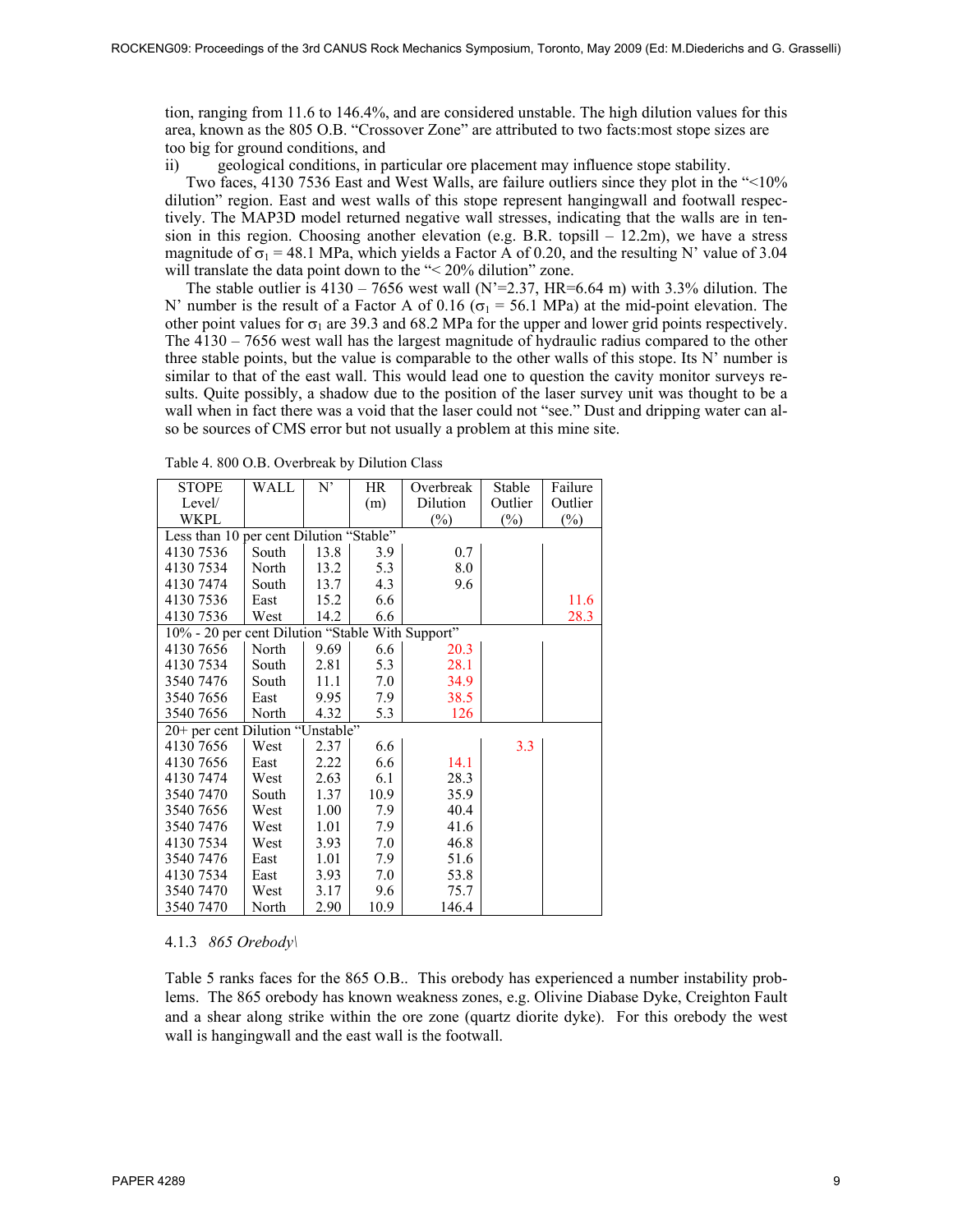| <b>STOPE</b>                                     | WALL  | N      | HR  | Overbreak | Stable  | Failure |  |  |
|--------------------------------------------------|-------|--------|-----|-----------|---------|---------|--|--|
| Level/                                           |       |        | (m) | Dilution  | Outlier | Outlier |  |  |
| WKPL                                             |       |        |     | (%)       | $(\%)$  | $(\%)$  |  |  |
| Less than 10% Dilution "Stable"                  |       |        |     |           |         |         |  |  |
| 3135 0950                                        | North | 6.99   | 2.7 | 0.2       |         |         |  |  |
| 3135 0950                                        | South | 22.0   | 2.7 | 4.8       |         |         |  |  |
| 3135 0950                                        | East  | 9.68   | 5.3 | 9.8       |         |         |  |  |
| 3135 0950                                        | West  | 9.64   | 5.3 |           |         | 10.0    |  |  |
| 3135 1050                                        | North | 7.40   | 4.0 |           |         | 33.9    |  |  |
| 10% - 20 per cent Dilution "Stable With Support" |       |        |     |           |         |         |  |  |
| 3135 1150                                        | East  | 9.41   | 7.6 | 28.3      |         |         |  |  |
| 3135 1150                                        | West  | 9.46   | 7.6 | 33.0      |         |         |  |  |
| 3135 1050                                        | East  | 9.66   | 6.9 | 41.6      |         |         |  |  |
| 3135 1050                                        | West  | 9.61   | 6.9 | 53.9      |         |         |  |  |
| 3135 1150                                        | North | 3.05   | 4.9 | 71.8      |         |         |  |  |
| 20+ per cent Dilution "Unstable"                 |       |        |     |           |         |         |  |  |
| 2650 1401                                        | East  | 0.79   | 6.3 | 36.5      |         |         |  |  |
| 2650 1401                                        | West  | 1.51   | 6.3 | 38.0      |         |         |  |  |
| 2650 1402                                        | East  | $9.4*$ | 8.0 | 39.2      |         |         |  |  |

Table 5. 865 O.B. Overbreak by Dilution Class

\* MAP3D returned  $-42.6$ MPa mid-point elevation,  $\sigma_1$  set to 1 MPa, other elevations also in tension. Reviewing Table 5 the three "stable" faces belong to 3135 0950 VRM. This stope was stable due in part to its small strike length and width. Conversely, the three faces with dilution values greater than 20% are 2650 1401 East and West walls along with 2650 1402 West wall. These three faces which were modelled in MAP3D©, fall in the "Stable With Support" zone, reflecting actual conditions in these stopes. The ore zone extended further north than planned during ITH drilling of 1150 SS RB resulting in extra length (92 feet average) for the stope. This hangingwall (west wall) of  $\frac{1150}{ }$  stope did have extra material fall off as noted during two underground inspections by the author. There is an important point to remember – stopes between 3015 and 3135 Levels (0950, 1050 and 1150) were not modeled in MAP3D and therefore Factor A was set to unity and as result their N' magnitudes were most likely overestimated.

# 4.1.4 *880 Orebody*

Results for the 880 O.B. are given below in Table 6. None of the stope walls were modeled numerically for wall stress and this is reflected in the high values for N'.

| <b>STOPE</b> | WALL  | N'   | <b>HR</b> | Ovbk   | Stable  | Failure |
|--------------|-------|------|-----------|--------|---------|---------|
| Level/       |       |      | (m)       | Dil'n  | Outlier | Outlier |
| WKPL         |       |      |           | $(\%)$ | $(\%)$  | $(\%)$  |
| 0690 2400    | South | 14.4 | 4.5       | 3.4    |         |         |
| 0690 2500    | North | 12.3 | 4.6       | 4.8    |         |         |
| 0870 2500    | South | 9.85 | 4.1       | 5.5    |         |         |
| 0690 2500    | South | 11.3 | 4.6       |        |         | 15.8    |
| 0870 2500    | North | 10.4 | 4.1       |        |         | 37.5    |
| 0870 2400    | South | 15.2 | 4.1       |        |         | 66.0    |
| 0690 2400    | West  | 7.90 | 5.8       | 4.1    |         |         |
| 0690 2500    | West  | 8.48 | 7.3       | 7.9    |         |         |
| 0690 2400    | East  | 7.70 | 5.8       | 8.9    |         |         |
| 0690 2500    | East  | 8.40 | 6.3       | 23.2   |         |         |
| 0870 2400    | East  | 15.3 | 8.5       | 34.6   |         |         |
| 0870 2400    | West  | 12.4 | 8.5       | 36.6   |         |         |
| 0870 2500    | East  | 9.10 | 8.5       |        | 6.8     |         |
| 0870 2500    | West  | 8.56 | 8.5       | 54.4   |         |         |

Table 6: 880 O.B. Overbreak by Dilution Class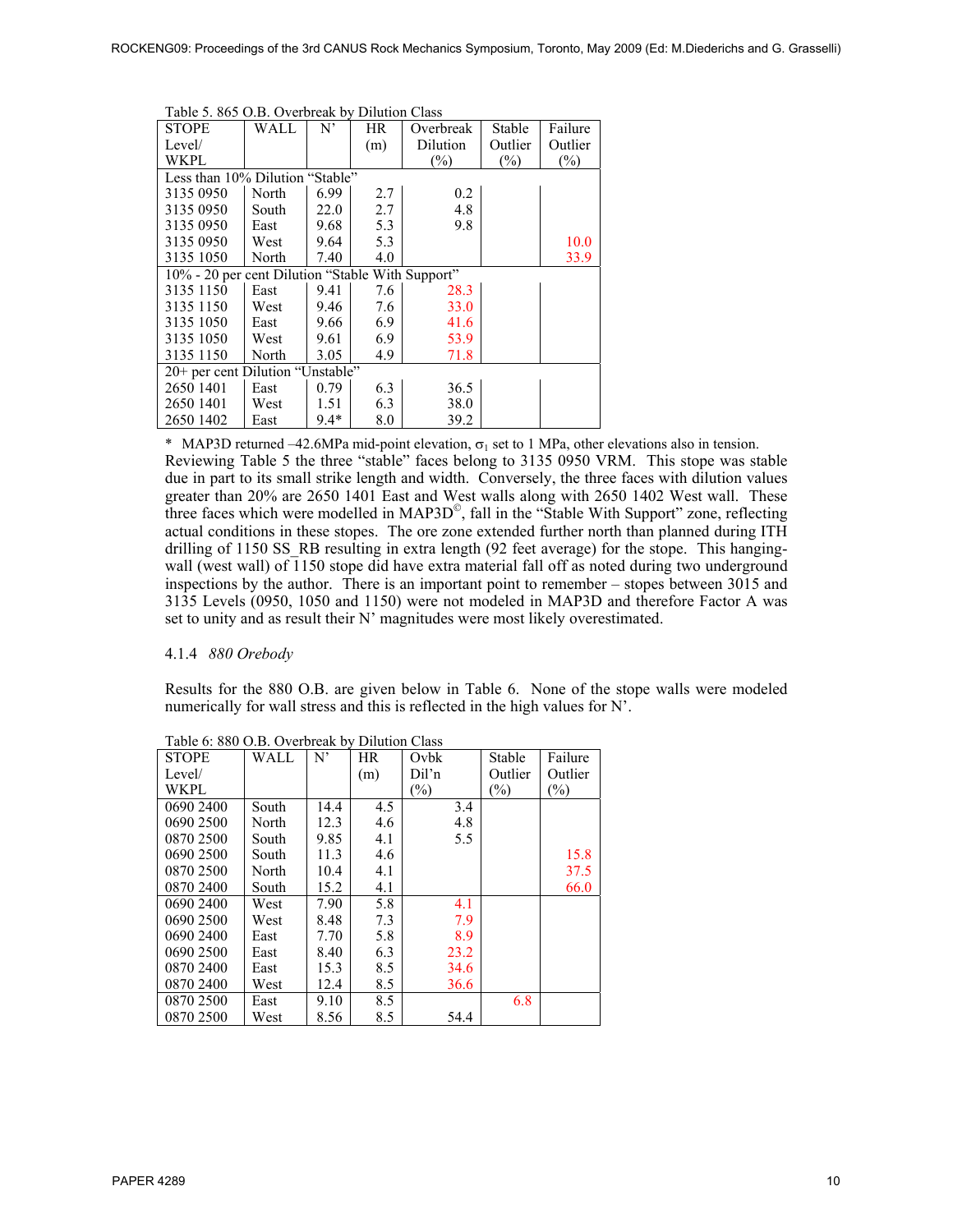For the first two failure outliers changes to any inputs to decrease N' would "translate" the points into the  $10 - 20\%$  dilution zone. For 0870 2400 South, changes to N' will not translate the point to its proper location at  $>20\%$  dilution. The 0870 2500 East face stable outlier can only be translated into the <10% dilution class with a two-fold increase in N', not feasible with the given input data.

## 5 OPENING TIME AND DILUTION

For the 59 walls evaluated in this study, overbreak dilution ranges from a minimum of 0.3% to a maximum of 146%. Table 7 summarizes data for the 19 stopes.

| <b>STOPE</b> | <b>TIME</b> | <b>ELOS</b> | Ovbk     | $R^2*$ | $R^2*$ |
|--------------|-------------|-------------|----------|--------|--------|
| Level/       | <b>OPEN</b> | Total       | Dil'n    |        |        |
| WKPL         | (day)       | (m)         | $(\%)$   |        |        |
| 4130 6925    | 38          | 1.07        | 35.2     | 0.88   | 790    |
| 4130 6865    | 61          | 1.29        | 42.3     | for    | O.B.   |
| 4130 6805    | 79          | 1.92        | 62.8     | $n=3$  |        |
| 3540 7476    | 34          | 5.3         | 128      | 0.83   | 800    |
| 3540 7656    | 41          | 6.5         | 205      | for    | O.B.   |
| 3540 7470    | 66          | 10.3        | 258      | $n=3$  | 0.25   |
| 4130 7656    | 37          | 3.8         | 37.7     | 0.78   | for    |
| 4130 7474    | 42          | 3.8         | 37.9     | for    | $n=7$  |
| 4130 7536    | 50          | 4.1         | 40.6     | $n=4$  |        |
| 4130 7534    | 62          | 13.6        | 136      |        |        |
| 2650 1401    | 70          | 2.27        | 74.5     |        | 865    |
| 2650 1402    | 87          | 1.19        | 39.2     |        | O.B.   |
| 3135 0950    | 23          | 0.76        | 24.9     | 1.00   | 0.29   |
| 3135 1050    | 73          | 3.94        | 129      | for    | for    |
| 3135 1150    | 76          | 4.06        | 133      | $n=3$  | $n=5$  |
| 0690 2500    | 37          | 1.58        | 51.7     |        | 880    |
| 0690 2400    | 477         | 0.50        | $16.3**$ |        | O.B.   |
| 0870 2500    | 22          | 3.18        | 104      |        | 0.012  |
| 0690 2400    | 42          | 4.18        | 137      |        | $n=3$  |

Table 7. Stope Open Time – ELOS – Overbreak Dilution – Regression Coefficients

\* linear regression of form  $y=mx+b$ ; n represents number of stopes

\*\* 0690 2400 removed from data set

The stope face that has the least dilution is  $4130 - 7474$  East wall. The greatest dilution is found in the 3540 – 7656 North wall. Coincidentally, both stopes are situated in the 800 OB "Crossover" zone and both of these extreme stopes employed a raise bore slot-slash mining technique. More than half (59%) of the walls included in this study had dilution less than 30%. However, almost 25% of walls had dilution values greater than 50% (14 of 59 cases). Fiftyseven percent of the stopes (11 of 19) were open for 50 days or less. The remaining eight stopes were open from 70 to 90 days.

With the 19 stopes, the regression coefficient  $R^2$  is 0.012 indicating no correlation between dilution and time. However, the 10 stopes with less than 100% overbreak dilution were grouped and tested for regression coefficient  $R^2$  as shown in Figure 7. The regression coefficient is 0.34 indicating stope dilution is attributed partially to opening time.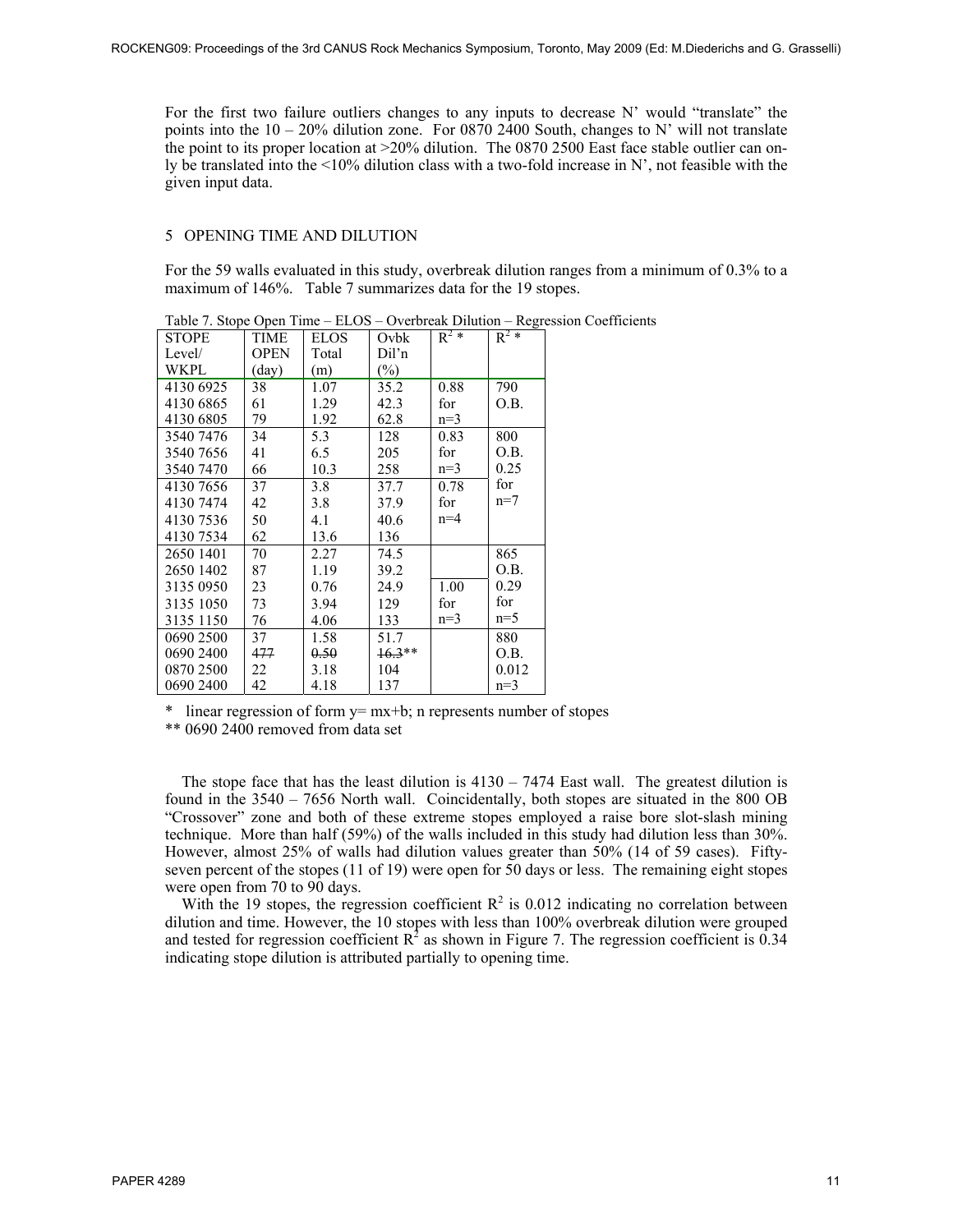

Figure 7: Selected Stopes Overbreak Dilution vs. Time Open

#### 6 CONCLUSIONS

The CCSM Stability Graph has been developed following the guidelines of the Mathew's Stability Method. The Dilution Plot (ELOS) has been revised in this study to measure stability based on overbreak dilution in three classes: less than  $10\%$  "Stable";  $10 - 20\%$  "Stable With Support" and greater than 20% "Unstable". This graph has been developed to estimate the amount of dilution from open stope walls.

The database for Copper Cliff South Mine is composed of 59 faces from 19 stopes in four orebodies, 790, 800, 865 and 880. N' values range from 0.79 to 22.02 and hydraulic radii from 2.26 to 10.90 metres.

Factors A, B and C were calculated using GDA software. The  $\sigma_1$  wall stresses at specific elevations and distances were calculated using MAP3D. The numerical modelling revealed that the assumption of Factor A of unity is not correct in most cases.

Dilution ranged from 0.2 to 146.4% for 3135 Level 0950 north face (865 OB) and 3540 Level 7470 north face (800 OB) respectively.

Eleven of eighteen stopes were open for 50 days or less. The remaining seven stopes were filled within seventy to ninety days.

For the thirteen faces investigated in the 865 OB there were two failure outliers on the modified stability graph. On the new dilution plot, eleven points (faces/walls) plotted in the correct dilution class with two failure outliers. A small test was conducted for two stopes in the 865 OB by reducing the MAP3D  $\sigma_1$  values such that Factor A was set to unity. This, in turn reduced the N' value and moved the points into the "Stable" zone of the dilution plot. This test served to confirm the validity of numerical modelling to determine wall stresses.

An improved correlation was found when six high dilution stopes were removed from the data set.

The developed site-specific database for Copper Cliff South Mine is useful for stope stability assessment at the mine site. The approach taken in this study to apply the Stability Graph Method can reduce significantly uncertainty related to the application of this method. In addition a methodology of relating stope stability to percent dilution has been created which permits such risk based evaluations to be made at the stope design stage.